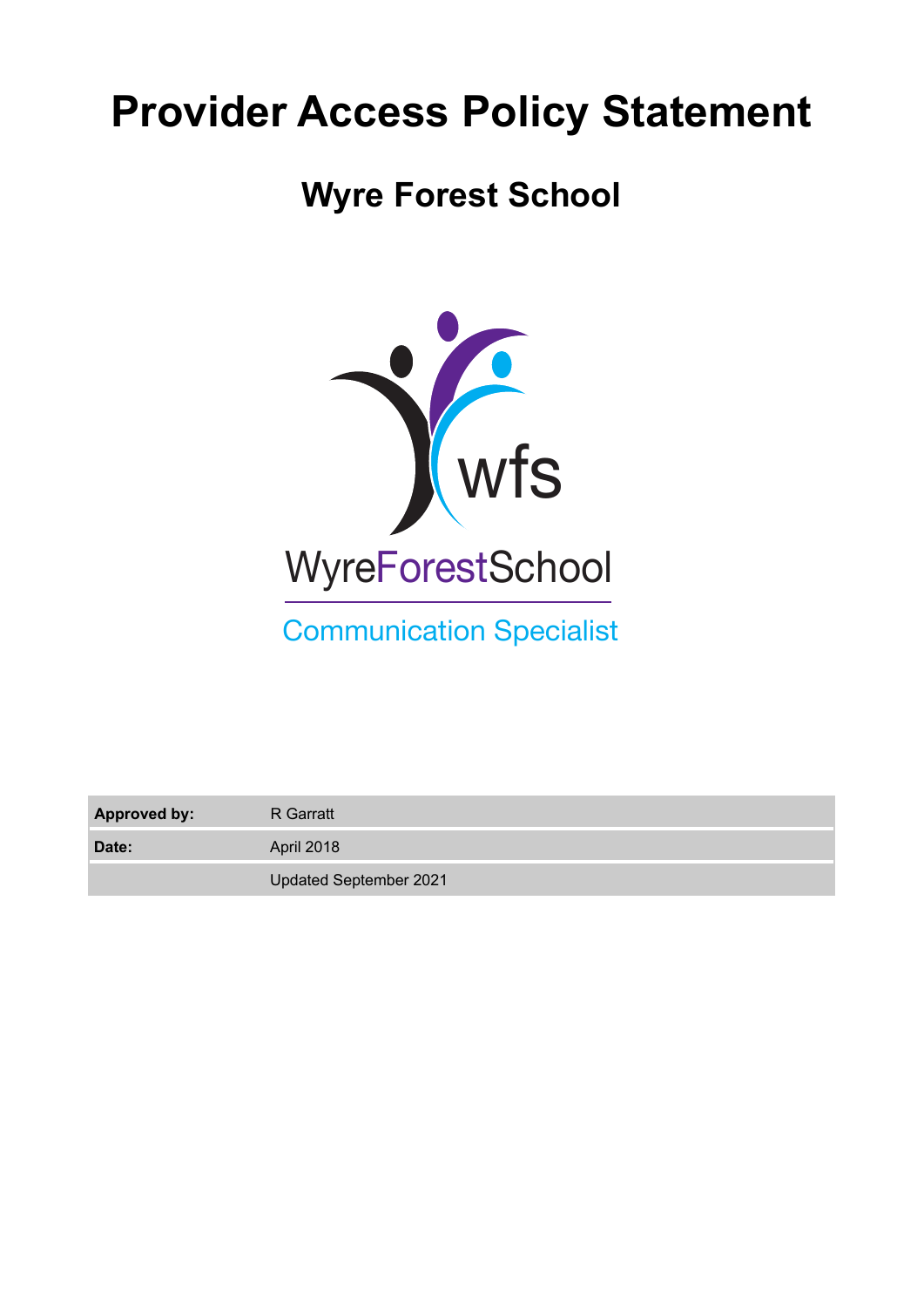# **1. Aims**

This policy statement aims to set out our school's arrangements for managing the access of education and training providers to students for the purpose of giving them information about their offer.

It sets out:

- Procedures in relation to requests for access
- Details of premises or facilities to be provided to a person who is given access

# **2. Statutory requirements**

Schools are required to ensure that there is an opportunity for a range of education and training providers to access students in years 7 to 13 for the purposes of informing them about approved technical education, qualifications or apprenticeships.

Schools must also have a policy statement that outlines the circumstances in which education and training providers will be given access to these students.

This is outlined in section 42B of the [Education Act 1997](https://www.legislation.gov.uk/ukpga/1997/44/section/42B).

This policy shows how our school complies with these requirements.

# **3. Student entitlement**

All students in years 7 to 13 at Wyre Forest School are entitled to:

- Find out about technical education qualifications and apprenticeship opportunities, as part of our careers programme which provides information on the full range of education and training options available at each transition point
- Hear from a range of local providers about the opportunities they offer, including technical education and apprenticeships
- Understand how to make applications for the full range of academic and technical courses

### **4. Management of provider access requests**

#### **4.1 Procedure**

A provider wishing to request access should contact

**Rebekah Thompson Assistant Headteacher/careers leader 01562 827785 [office@wfs.worcs.sch.uk](mailto:office@wfs.worcs.sch.uk)**

**Jake Hawkings Careers and Transition Advisor 07821 638086 jhawkings@worcestershire.gov.uk**